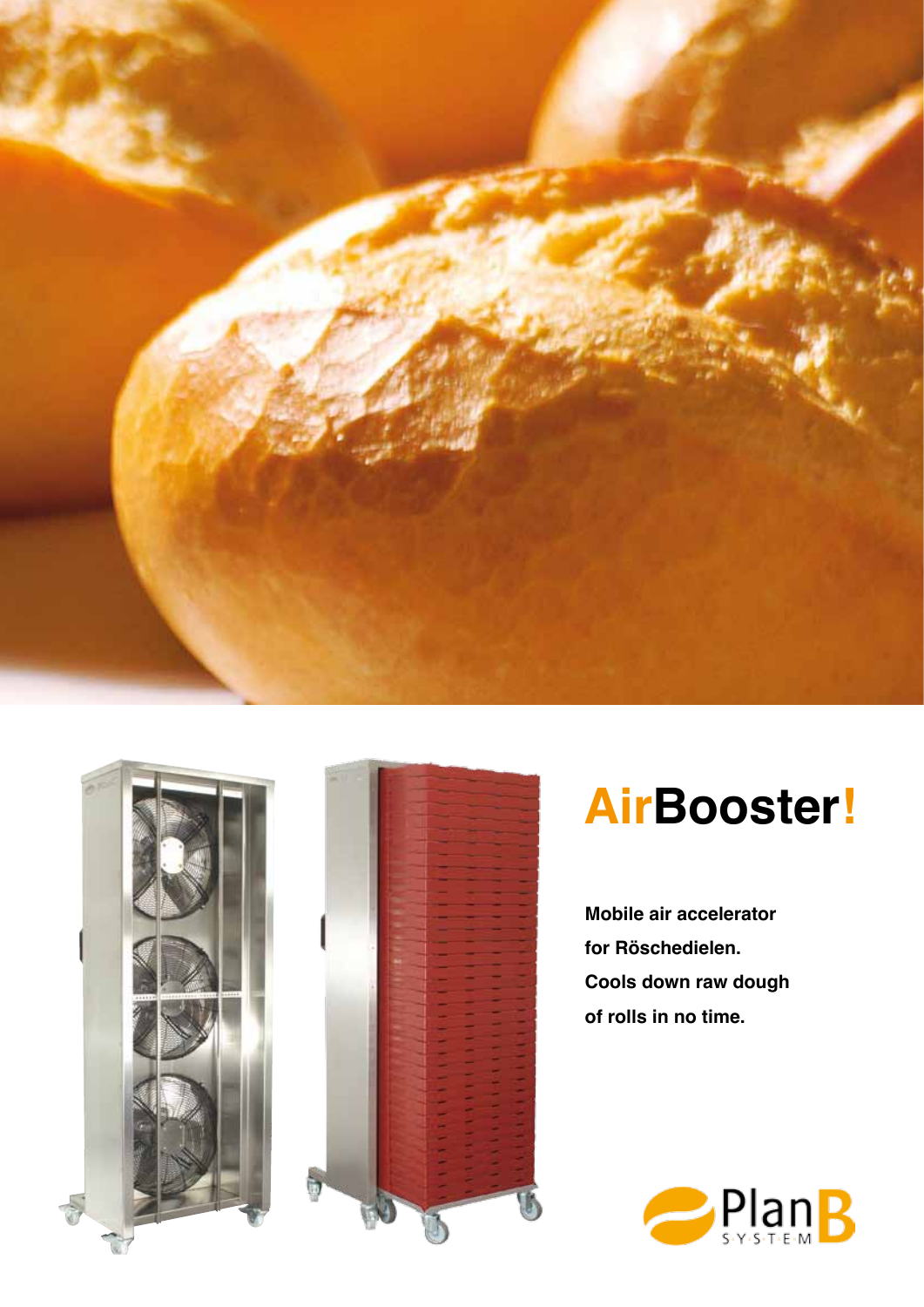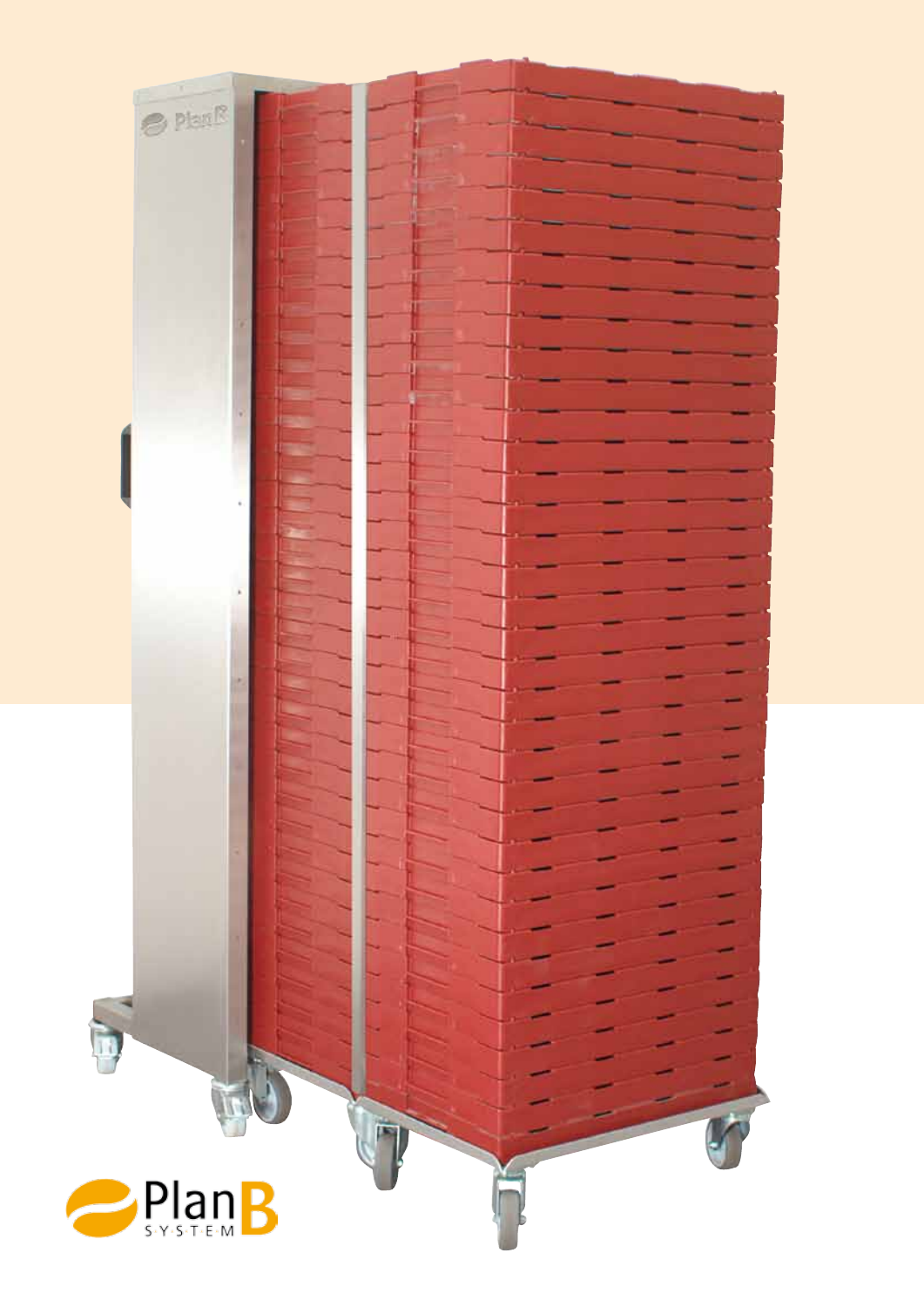

### **Röschediele and AirBooster!**

#### **A perfect, space saving and cost-effective system!**

- Cools down from 25°C to 10°C within 8 minutes
- No additional cooling process necessary
- Very energy-efficient

Efficient fans suck warm air from the crust trays and draw in the cold air of the cold room through the aerodynamic horizontal slots.

Within 8 minutes, the required dough temperature of 10°C will have been reached.

The high suction capacity allows the cooling of 2 trays simultaneously (10 minutes).

#### **Costs**

The costs of the Air Booster itself and its energy consumption are far below those of existing standard suction shockers.

#### **User-friendly**

The powerful special fans can be operated at 3 speeds.

The space saving AirBooster is equipped with 4 lockable castors that can be operated by one single person easily.

You can use the AirBooster with any standard cooling system.